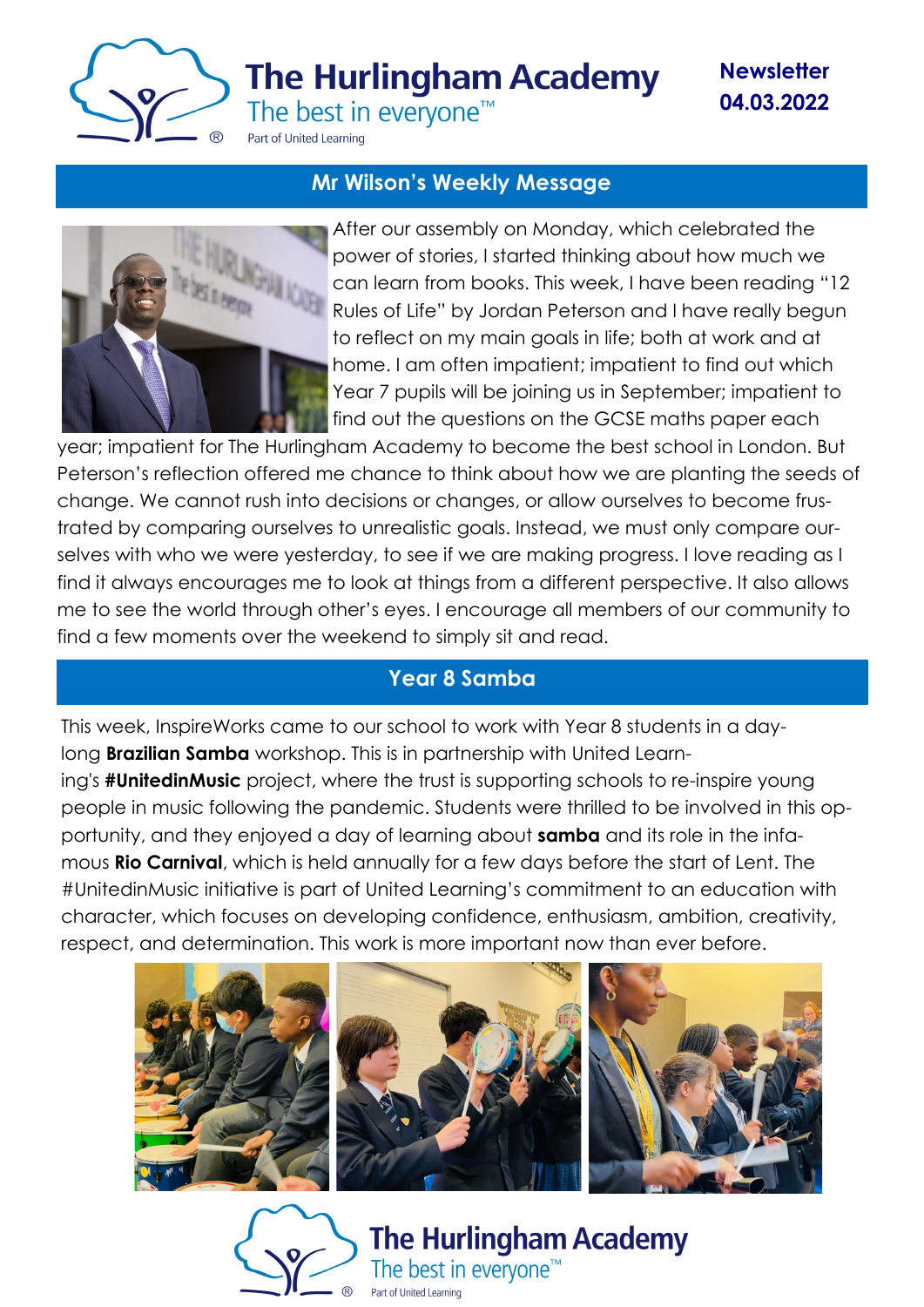## **World Book Week**

Monday 28<sup>th</sup>

**Harry Potter** Word Search

**Hunger Games** Crosswords





Tuesday 1st **Story Cubes** Competition



Wednesday 2nd Waterstones Trip with 8en3



Thursday 3rd: World Book Day



**House Competition** 





**Lord Voldemort Trial** 









**The Hurlingham Academy** The best in everyone<sup>™</sup> Part of United Learning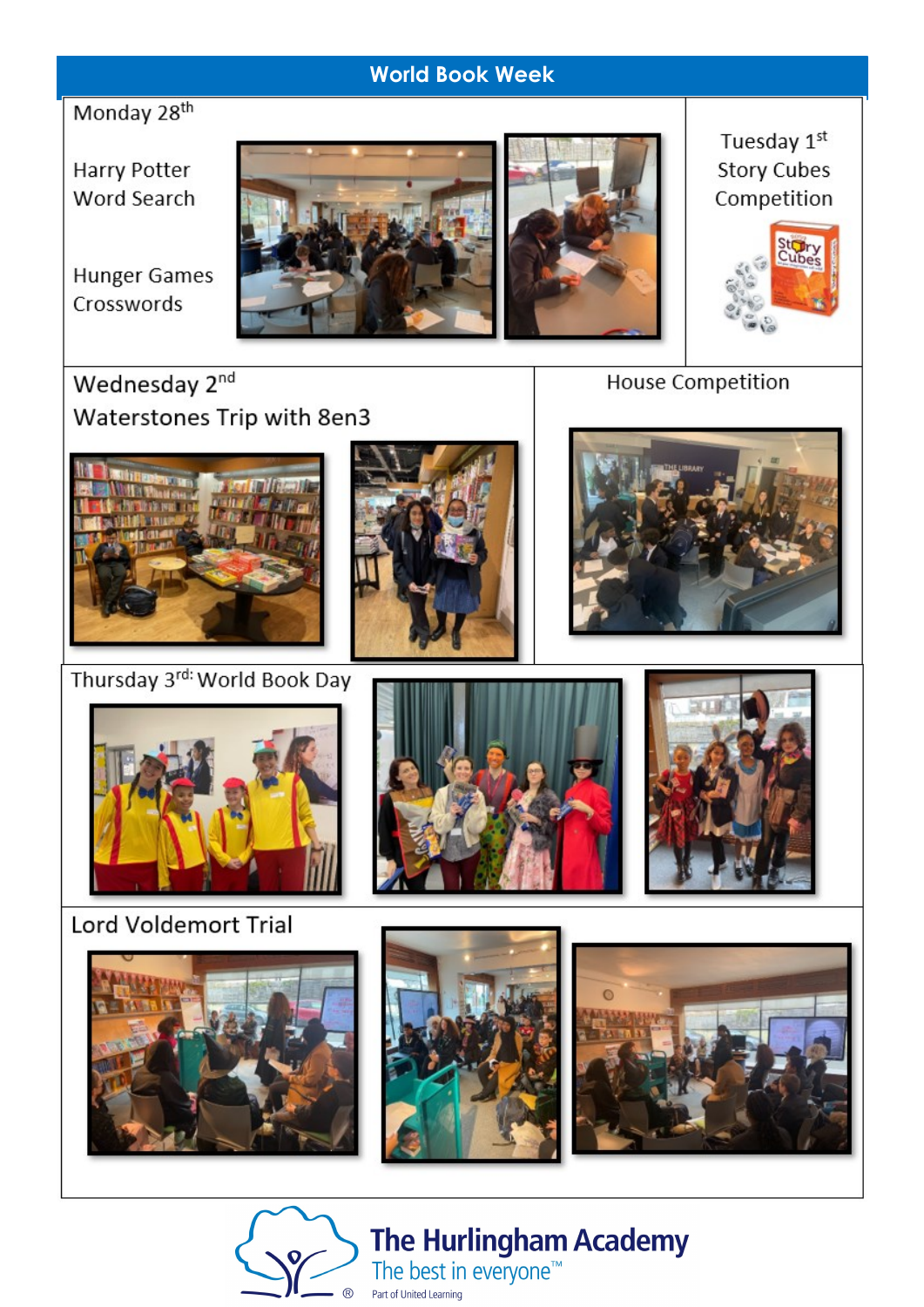## **Subject in the Spotlight**



This week's subject in the spotlight is History, with Head of Department, Ms Coulson.

I**t's been another exciting week for the THA geographers as they continue to further their knowledge and understanding about world.**

**Year 7:** Yr7 have been continuing with their unit about rivers and flooding - especially topical with all the recent flooding due to Storm Franklin and Eunice! The focus this week has been on the hydrological (water) cycle and the different parts of a river's drainage basin. Students have learnt lots of new terminology such as source, tributary and confluence.

**Year 8:** Yr8 are currently studying tectonics and have been focusing this week's learning on plate boundaries and the formation of volcanoes.

**Year 9:** Yr9 continue to learn about the deeply contested issues surrounding climate change. They have been looking at both global and national impacts on the UK. Over the next few lessons, they will begin to consider how best to respond and tackle these issues.

**Year 10:** This week Yr10 students have been writing up their fieldwork investigations after their exciting residential trip last week to study coastal management along the coast at Walton-on-the-Naze, Essex.

**Year 11:** Yr11 are working hard on their revision for their upcoming mock exam. They have finished their GCSE course, so it is recap recap recap from now until the big exams!

KS3 Geographers of the Fortnight

7H - Harry 7U - Karim 7R - Keon 7L - Connie 7I - Donte 8U - Mariah 8R - Nathaniel 8N - Chad 9H - Jordan 9U- Rukmina 9R - Ali 9L - Dennell

9N- Bradley

KS4 Geographers of the Week 10B/Gg1 - Chloe 10B/Gg2 - Elijah 11A - Ryan 11C - Cherise

For further curriculum information, please go to www.thehurlinghamacademy.org.uk/ curriculum/curriculum-maps

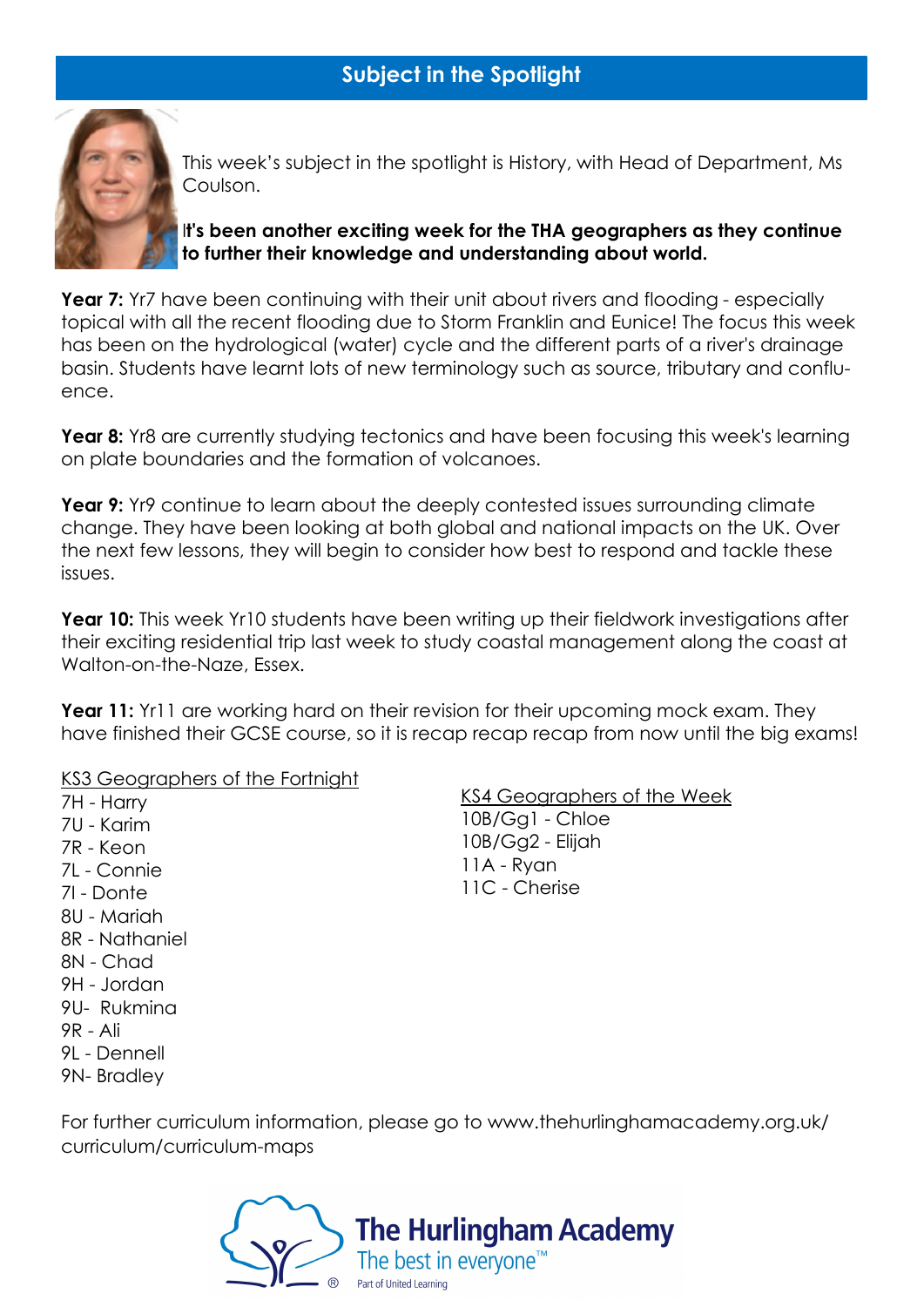#### **Mr Wilson's Commendations**

Congratulations this week go to the following pupils, who made it to the top of our maths, science and English leaderboards:

Top of the leaderboard for Hegarty Maths this week are:

Year 7: Emmanuel

Year 8: Sumayah

Year 9: Malakai

Year 10: Anais

Year 11: Ganjina







Top of the leader board for Educake Science this week are:

Year 7: Karim

Year 8: Hanin

Year 9: Kezia

Year 10: Yll

Year 11: Jesse





Top of the leader board for Bedrock English this week are:

Year 7: Shay

Year 8: Deja

Year 9: Nila